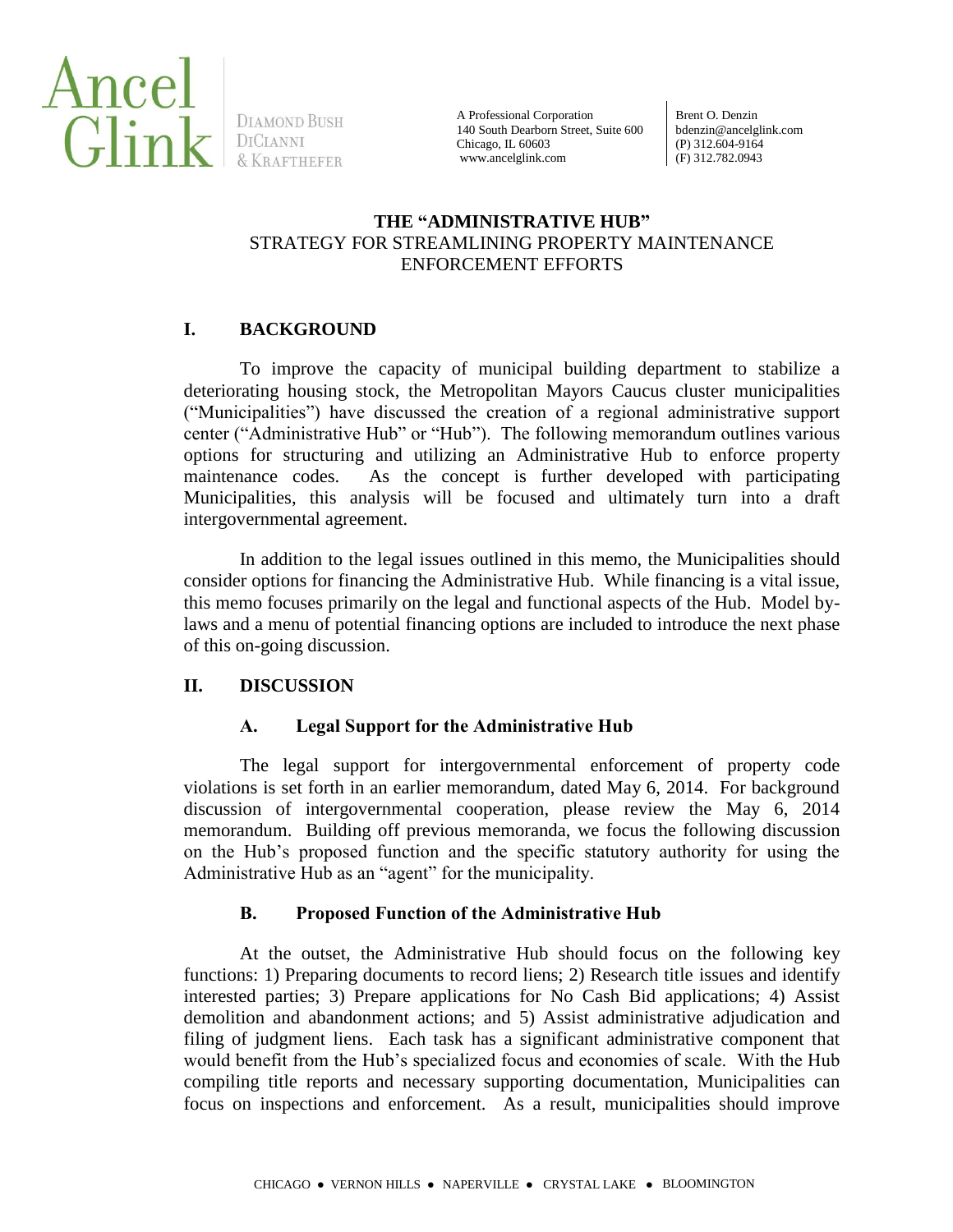November 4, 2014 Page 2

efficiency of administration (reducing costs), and expand their capacity to identify and cite property code violations (increased revenue and improvement in housing stock).

#### 1. Preparing Priority Liens for Members

For vacant structures, municipal liens for property maintenance costs can perfected (i.e. notice and recording) in a manner that gives the lien priority status over all other liens, except taxes. While priority liens are not a silver bullet, they do strengthen the municipalities' position with regard to other interested parties in the property, such as mortgage holders. Without a priority lien, banks and mortgagees can avoid the legal responsibility for addressing property code violations. When a municipality enforces its code using priority liens, the bank is forced to address the property maintenance issue to preserve their interest in the property and maintain control over its disposition.

A municipality may file a lien on an abandoned property to recover the costs it has incurred repairing, maintaining, or enclosing the property. See 65 ILCS 5/11-20-15.1. A municipality may recover the costs it incurs removing weeds, trees, bushes and grass, exterminating pests, removing garbage, boarding up, or putting a fence around an abandoned residential property. Id. This statute defines "abandoned residential property" to be any type of permanent residential dwelling unoccupied for ninety days in which the municipality has been unable to contact the property's owner. Id.

To enforce this lien, the municipality must file in the county recorder's office a statement detailing: 1) a description of the abandoned residential property; 2) the costs the municipality has incurred to repair or enclose the property; 3) the date on which the municipality incurred these costs; and 4) how the municipality incurred these costs. Id. All of the costs the municipality incurs are combined into one lien, which maintains priority status over other liens. Id. The municipality must maintain detailed records of all its expenses repairing or maintaining the property. Id.

These records must indicate the date on which the property was first observed as abandoned, the actions taken by the municipality to contact the property's legal owners, including the date that these actions were taken, a statement that no contact was made with the property's legal owners, a dated certification describing the work performed, a copy of any agreements with third parties to perform this work, all invoices and vouchers used to pay for this work, a statement as to whether a competitive bidding process was used, and a copy of the proposals submitted by the bidders for this work. Id. The municipality must present these records at the foreclosure sale in order to maintain the priority status of its lien. Id. The municipality may not file a lien if a party with an interest in the property states that it will repair the property and begins these efforts within thirty days. Id.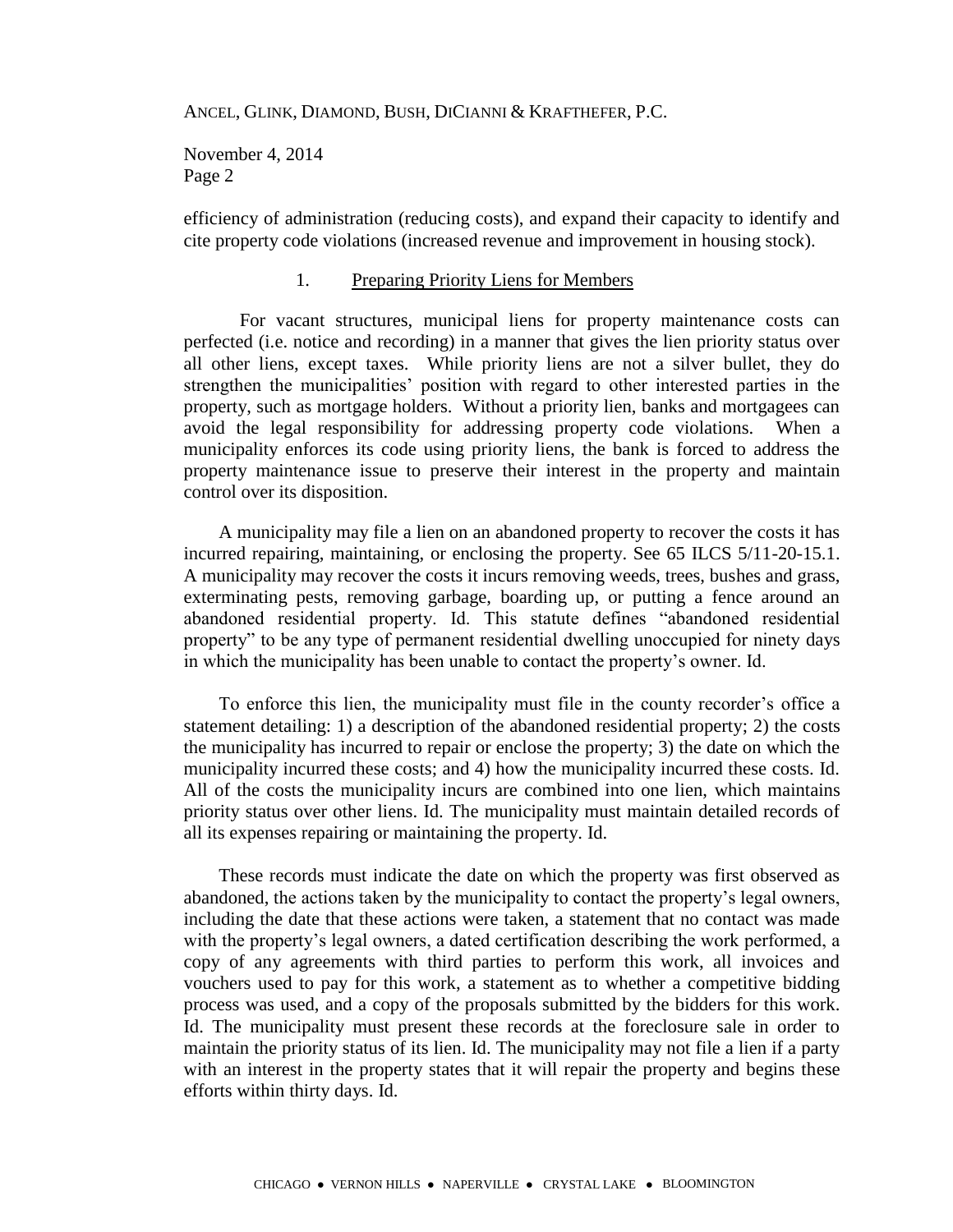November 4, 2014 Page 3

The Hub could work with municipal building departments to prepare all necessary supporting documents for a wide range of liens and other enforcement actions. The Administrative Hub could streamline the process by preparing form documents, researching title information, and focusing the efforts municipal building departments. With the paperwork being compiled by the Hub, the municipal staff can focus on addition property inspections and maintenance activity.

## 2. Title Reports to Support Code Enforcement Efforts

Whether preparing notices, enforcement documents or liens, Hub staff could streamline title searches for municipalities. The Hub staff can focus on performing title searches and, thus, process searches much quicker and more efficiently than municipal staff that has competing obligations. Moreover, Hub staff could create connections and agency relationships with title companies to reduce time and cost of title reports. All of these efforts would assist building departments as they issue citation, adjudicate violations and perfect liens.

#### 3. Facilitating "No Cash" Bids and Forfeiture Purchases

For tax delinquent properties, the municipality has the option of directly acquiring the property via the "No Cash" bid scavenger and forfeiture sales. 35 ILCS 200/21-90; 21-145. During the County scavenger sale, municipalities have an opportunity to acquired tax delinquent property with no money down (i.e. "No Cash Bid"). 35 ILCS 200/21-90; 35 ILCS 200/21-145; 35 ILCS 200/21-260, *et seq*. In Cook County, the scavenger sales occur every other year and include properties that have been delinquent for two or more years. The highest bidder—typically the municipality—is awarded a certificate of purchase, which can be turned into deeds after the redemption period. 35 ILCS 200/21-145.

Using the tax sale process, municipalities control vacant and abandoned houses without lengthy demolition and abandonment proceedings. Unfortunately, the process of filing No Cash Bid petitions is tedious and, therefore, used sparingly. With help of the Administrative Hub, municipalities could prepare petitions for No Cash bids on a long list of problem properties. The Hub could help identify tax delinquent properties and prepare the bi-annual No Cash Bid application on behalf of member municipalities. Once acquired, the municipality could transfer the property to a regional Land Bank or manage the property itself.

## 4. Preparing Supporting Documents for Demolition and Abandonment Proceedings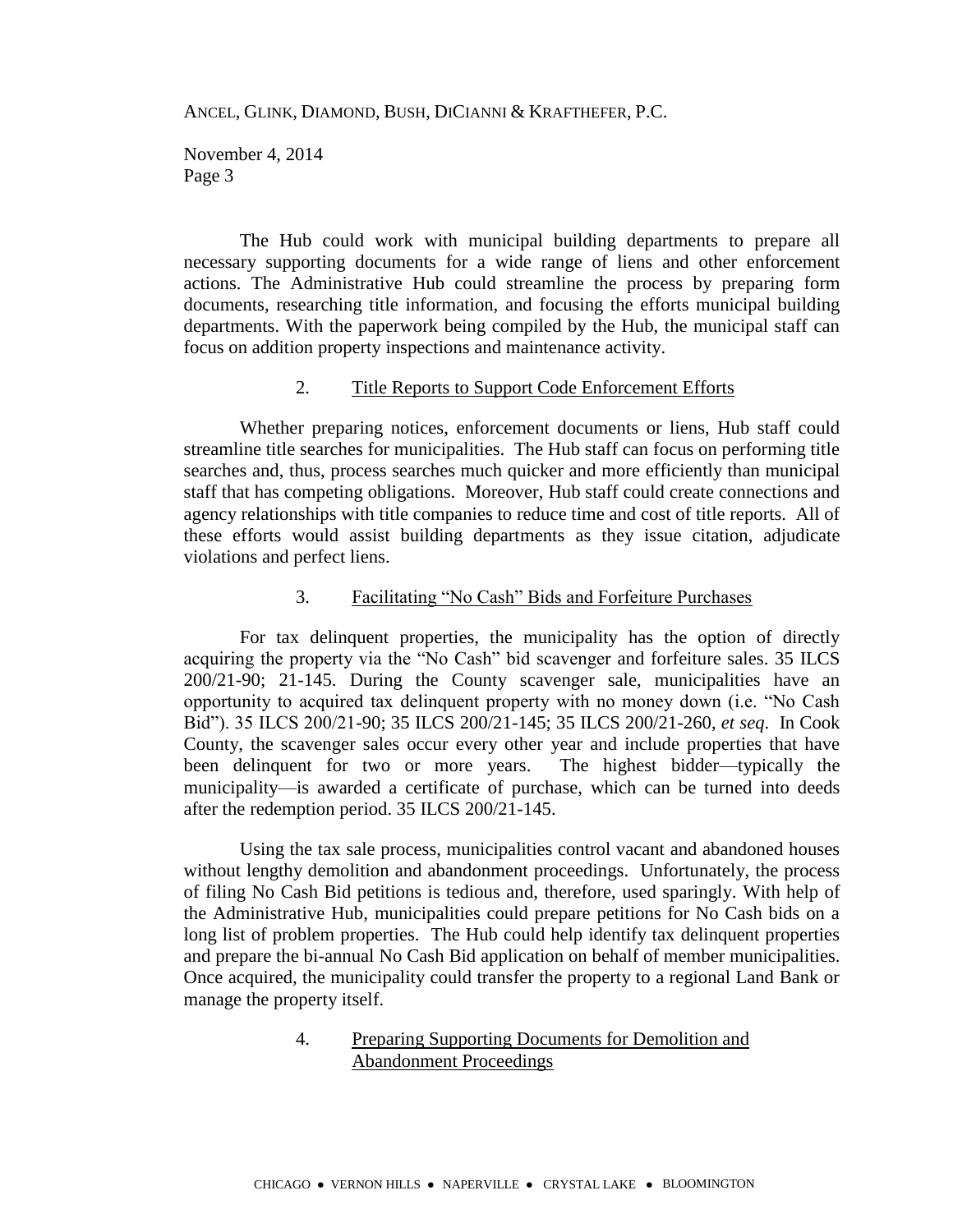November 4, 2014 Page 4

 $\overline{a}$ 

Like the No Cash bid process, municipalities underutilize their authority to repair, demolish and control properties that have been abandoned and contain dangerous conditions. To assist member municipalities, the Hub can help prepare supporting documents and notices outlined below:

### a. *Demolition by Court Order: 65 ILCS 5/11-31-1(a)*

The Illinois Municipal Code permits "[t]he corporate authorities of [a] municipality [to] demolish, repair, or enclose or cause the demolition, repair, or enclosure of dangerous and unsafe buildings or uncompleted or abandoned buildings within the territory of the municipality." 65 ILCS 5/11-31-1(a). Prior to doing so, municipalities must take the following steps.

(1) The municipality's chief code official should declare the property dangerous or unsafe and prepare a written report detailing the particular conditions on the property.

(2) The municipality must mail written notice to the owner(s) of record and all lienholders<sup>1</sup> that the building is in an unsafe condition and must be repaired or demolished. The notice should detail the unsafe conditions identified by the municipality's chief code official. The Hub could help locate the owners of record and prepare notices for member municipalities.

(3) If the owners or lienholders do not remedy the violations within 15 days of receiving the notice, the municipality may petition the circuit court for an order authorizing the municipality to take action (e.g., demolition, repair, etc.) to address the property.<sup>2</sup> The petition must identify the unsafe and dangerous conditions that must be addressed. The Hub could help prepare the petition and gather supporting documentation from the members.

(4) The municipality will attend a hearing, which statute requires to be expedited, and obtain a court order to take action regarding the property. Within 180 days of demolishing the structure, the municipality should file a notice of lien for demolition costs, attorneys' fees and court costs. A lien filed within 180 days takes priority over all liens other than taxes and may be enforced by foreclosure proceedings. 65 ILCS 5/11-31-1(a). The Hub could help prepare legal documents, if necessary.

<sup>&</sup>lt;sup>1</sup> If a municipality cannot determine the identity or whereabouts of the owners or lien holders, the municipality may provide notice to the person in whose name the property was last assessed.

 $2$  Alternately, the municipality may petition the court for an order requiring the property owner to repair or demolish the property, although it may be challenging to obtain compliance from a non-responsive property owner.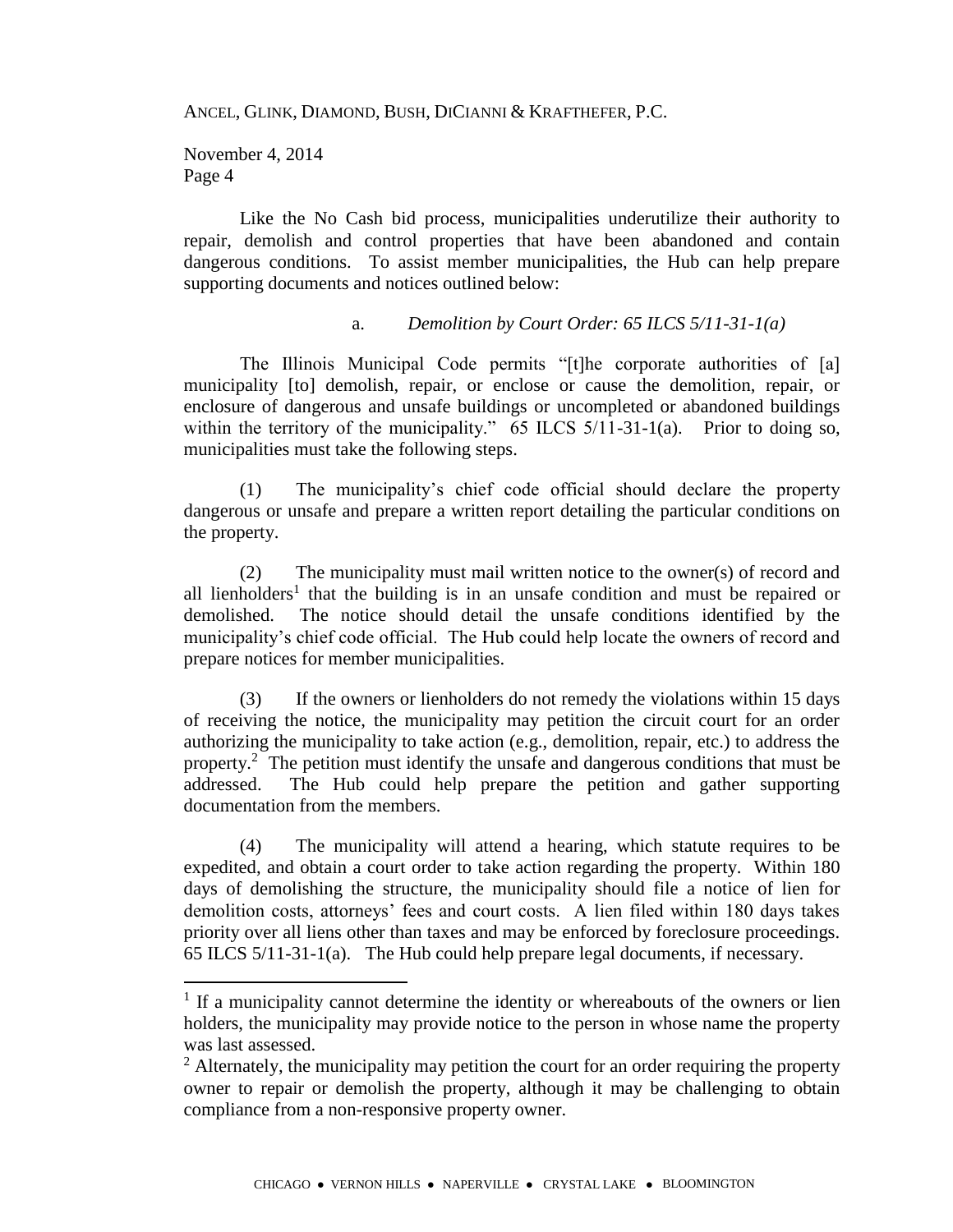November 4, 2014 Page 5

#### *b. Demolition by Notice: 65 ILCS 5/11-31-1(e)*

Municipalities may also follow an expedited process to remove certain buildings that constitute a continuing hazard to the community. See 65 ILCS 5/11-31- 1(e). The expedited process applies only to buildings that are three stories or less in height (as defined by the municipality's building code), and only to those buildings that the municipality's chief code official determines to be "open and vacant and an immediate and continuing hazard to the community." Id. Assuming these conditions are met, the municipality must:

(1) Post notice on the front of the building on a sign measuring no less than two feet by two feet stating that the municipality may demolish or repair the building if it is not otherwise demolished or repaired by the owner or lienholders.

(2) Within 30 days of posting notice on the building, the municipality must:

(a) send by certified mail a notice to all owners of record and lienholders identifying the municipality's intent to demolish or repair the building unless the owners or lienholders demolish or repair the building;

(b) publish in a newspaper for three consecutive days a notice identifying the property's address and PIN, an acknowledgment that the property constitutes an immediate and continuing hazard, and a statement that the municipality intends to repair or demolish the building if the owners and lienholders fail to do so; and

(c) record the notice sent to the owners and lienholders with the recorder of deeds.

(3) If the building is not repaired or demolished within 30 days of mailing the notice to the owners and lienholders, or within 30 days of the last day of publication of the notice, whichever is later, and no owner or lienholder seeks court intervention and serves a complaint on the municipality's chief executive officer, the municipality may demolish or repair the building. Such demolition or repair must occur within 120 days from the date the notice to owners and lienholders was sent.

(4) The municipality may file a lien within 180 days of demolition or repair for the costs incurred. The lien has priority over the parties (i.e., the owners and lienholders) that received the notice of the municipality's intent to demolish or repair (see  $2(a)$ ).

The Hub could help locate the owners of record and prepare notices for member municipalities, prepare legal documents and provide other administrative assistance.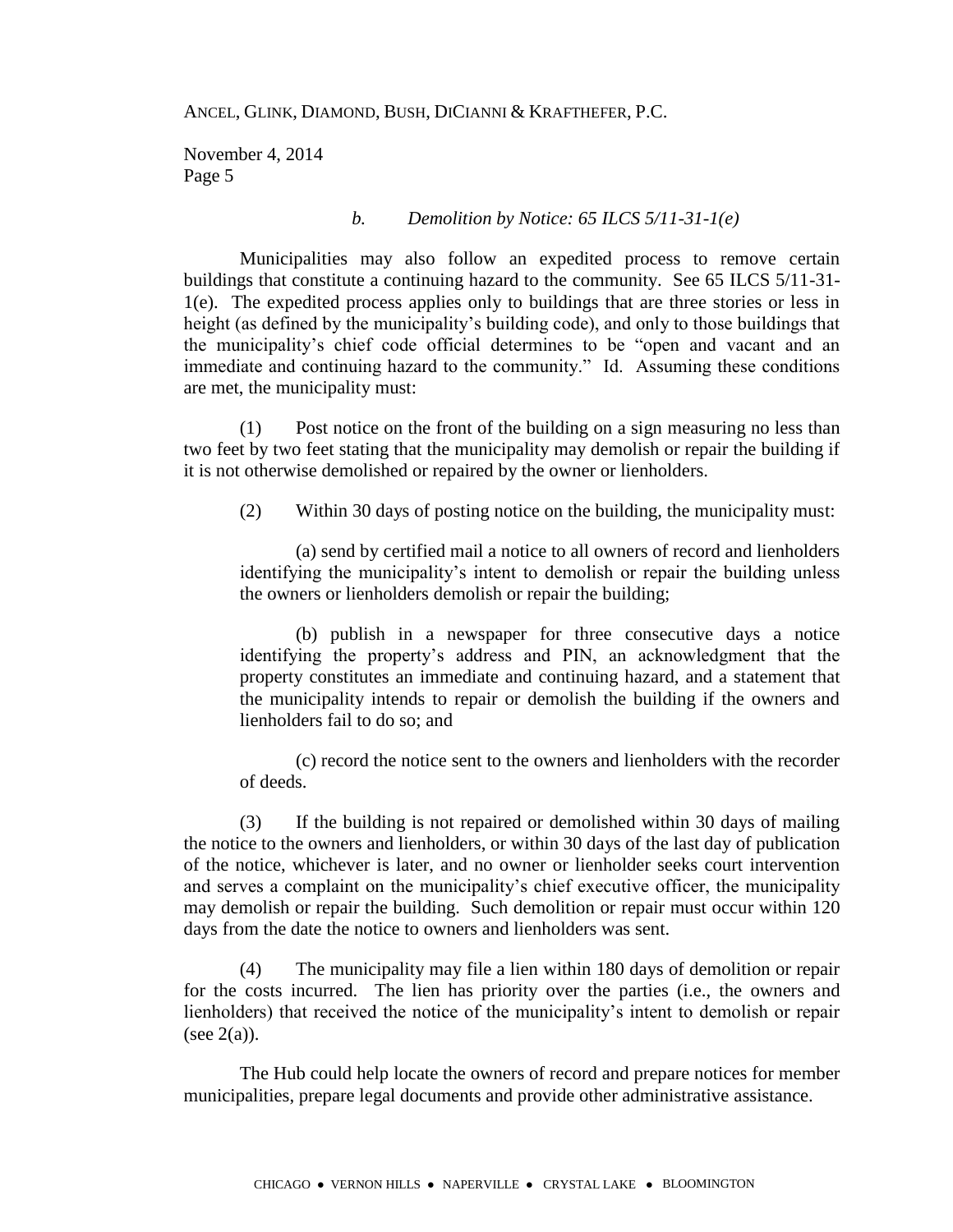November 4, 2014 Page 6

 $\overline{a}$ 

#### *c. Abandonment: 65 ILCS 5/11-31-1(d)*

Municipalities may obtain title to a property by having a court declare the property to be abandoned. See 65 ILCS 5/11-31-1(d). Properties must meet certain conditions before a court will declare them abandoned. Namely, the property must be (i) tax delinquent for 2 or more years; or (ii) have water service bills that are 2 or more years overdue; and (iii) the property is not occupied by persons legally in possession; and (iv) the property is in a dangerous and unsafe condition. Id. Municipalities with properties meeting these criteria should take the following steps.

(1) The municipality's chief code official should declare the property dangerous or unsafe and prepare a written report detailing the property's conditions and defiencies.

(2) Prepare a petition naming the property owner(s) and all lienholders as defendants. The petition must identify the property's dangerous and unsafe conditions, and all defendants must be served with process in accordance with Section 2-206 of the Illinois Code of Civil Procedure. Further, notice of the petition shall be served on all defendants by certified or registered mail.

(3) At the hearing, the municipality must prove that the dangerous and unsafe conditions exist. If the property owner does not enter an appearance or enters an appearance and waives his rights (i.e., he admits that he abandoned the property), the court will declare the property abandoned.

(4) The municipality must then send notice by certified or registered mail to all persons with an interest in the property stating that title will transfer to the municipality 30 days after the date of the notice unless an interest holder (i) files with the court a request to demolish or repair the building; or (ii) the property owner files an appearance and proves that he does not intend to abandon the property. $3$ 

(5) If no parties appear, the municipality should file a petition requesting a judicial deed transferring the property's title to the municipality. The judicial deed extinguishes all ownership interests and liens relating to the property. 65 ILCS 5/11-  $31-1(d)$ .

<sup>&</sup>lt;sup>3</sup> If the owner appears and the court finds that he does not intend to abandon the property, the court will vacate its abandonment order. The municipality may then amend its complaint to seek demolition under 65 ILCS 5/11-31-1(a) or may request that the court order the owner to demolish structures located on the property.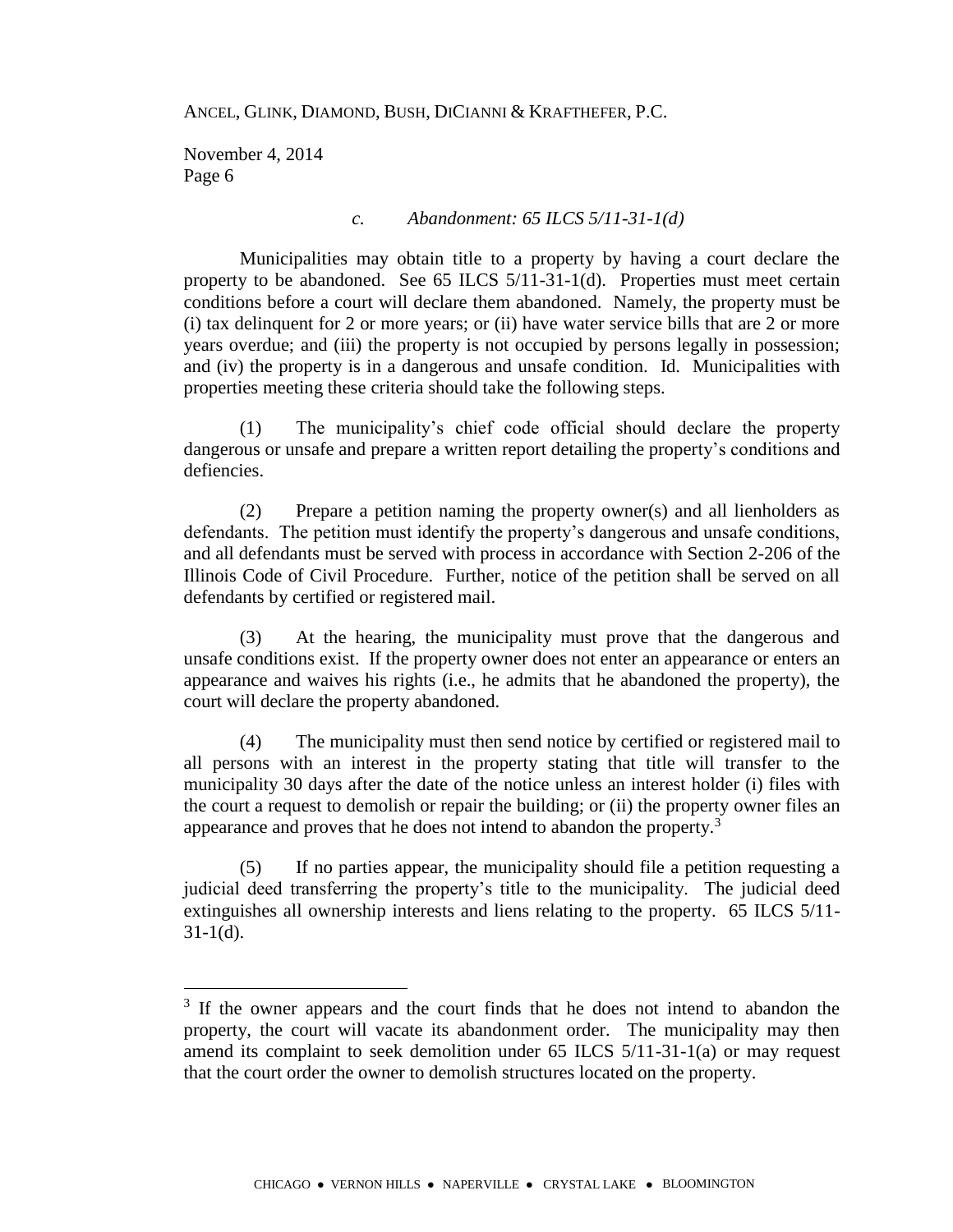November 4, 2014 Page 7

The Hub could help locate the owners of record and prepare notices for member municipalities, prepare legal documents and provide other administrative assistance.

### *d. Remediation by Court Order: 65 ILCS 5/11-31-1(f)*

Municipalities may also seek the court's permission to remediate environmental contamination on abandoned properties. See 65 ILCS 5/11-31-1(f). This statute considers a property to be abandoned if (i) the property has been tax delinquent for 2 or more years; and (ii) the property is unoccupied by persons legally in possession. If a municipality suspects that an abandoned property is contaminated with petroleum or other hazardous substances, it should:

(1) Petition the circuit court for an order authorizing an inspection of the property. The petition should present "preliminary evidence" indicating the "presence or likely presence" of a hazardous substance or a "substantial threat" of a release of a hazardous substance on, in, or under abandoned property. Preliminary evidence includes evidence of past use, visual inspections and records of past investigations.

(2) If the inspection reveals that the property does not meet the applicable remediation standards, the municipality should ask the court for authorization to remediate. All hearings held under this statute are expedited.

(3) All costs incurred by the municipality inspecting abandoned properties (other than sites that are found not to be contaminated) and remediation, including court costs and attorneys' fees, may be recorded as a lien against the property. This lien has priority over all other liens except tax liens if it is recorded within 180 days of the completion of inspection, testing or remediation. The municipality may foreclose on the lien to recover its costs. 65 ILCS 5/11-31-1(f).

The Hub could help locate the owners of record and prepare notices for member municipalities, prepare legal documents and provide other administrative assistance.

## 5. Assist Adjudication and Judgment Liens

Both home rule and non-home rule municipalities (with circuit court involvement) can lien property for adjudicated code violations. 65 ILCS 5/1-2.1-8; 1- 2.2-55. The Hub can provide administrative support for Municipalities as they adjudicate code violations locally or in a circuit court. The Hub can also assist municipalities as they turn administrative judgments into liens. Finally, the Hub could serve as a joint administrative adjudicator to keep the process in house and streamline the path from citation to judgment lien.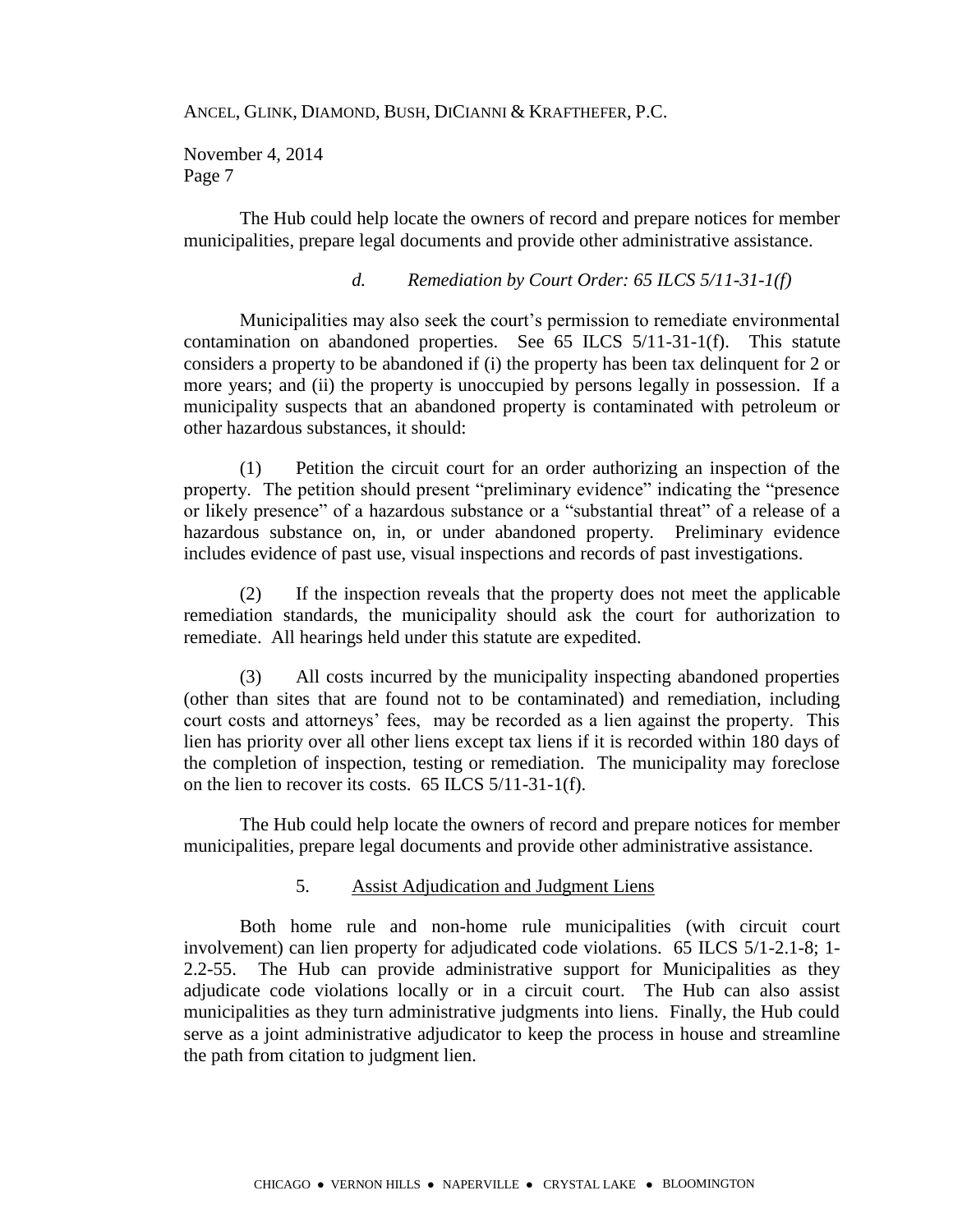November 4, 2014 Page 8

The process for turning municipal code citations into judgment liens is set forth in the Municipal Code and can be outlined for the Municipalities if this is a path they are interested in pursuing.

#### 6. Assignment of Priority and Judgment Liens

In addition to prepping paperwork for municipalities, the Hub could also take assignments of municipal liens and pursue enforcement in its own name. 65 ILCS 5/11- 20-15(f). While the lien statutes specifically authorize to "municipalities" to file liens, the law allows municipalities to delegate this authority to a third party, like the Hub. Pursuant to Section 11-20-15(f), "any person who performs a removal activity by the authority of the municipality may, in his or her own name, file a lien and foreclose on that lien in the same manner as a municipality under this Section." 65 ILCS 5/11-20- 15(f) (emphasis added). Typically, the "authority" addressed in 11-20-15(f) comes from the contract authorizing a contractor to perform the work on behalf of the municipality (i.e. work order, services agreement). However, municipalities could authorize the Hub, via an intergovernmental agreement, to perform removal activity when requested by the municipal building department. The provision should require that the Hub provide prior notice to the municipality and an opportunity for the Municipality to deny a specific project (i.e. 5 day period to deny in writing). The Hub could use a standard form IGA provision to set up an agency relationship with certain participating municipalities.

If the Hub begins to take on assignments, its function starts to blend with the South Suburban Land Band and Development Authority (SSLBDA). This overlap should be recognized and options for collaboration pursued. Among other options, the Hub could potentially contract with SSLBDA to accept and process lien assignments.

### **C. Creating the Administrative Hub**

The best structure for the Administrative Hub would be an intergovernmental agency or task force. Under the Illinois Intergovernmental Cooperation Act (5 ILCS 220/1 et. seq.)("the Act"), local governments can agree to "exercise, combine, transfer, and enjoy jointly" their "powers, privileges, functions, or authority" with the other member governments, "except where specifically and expressly prohibited by law." 5 ILCS 220/3. An intergovernmental authority (created by an IGA) takes its power from the collective powers—home rule and non-home rule—of its members. 5 ILCS 220/2; see also, 1986 Ill. Att'y Gen. Op. 216 (1986)) (outlining legal authority for intergovernmental authority that relies on home rule members to "perform the function of bond issuance for all participants."); 1977 Op.Atty.Gen. No. S-1324 (recognizing that, pursuant to an intergovernmental agreement or contract, county and city may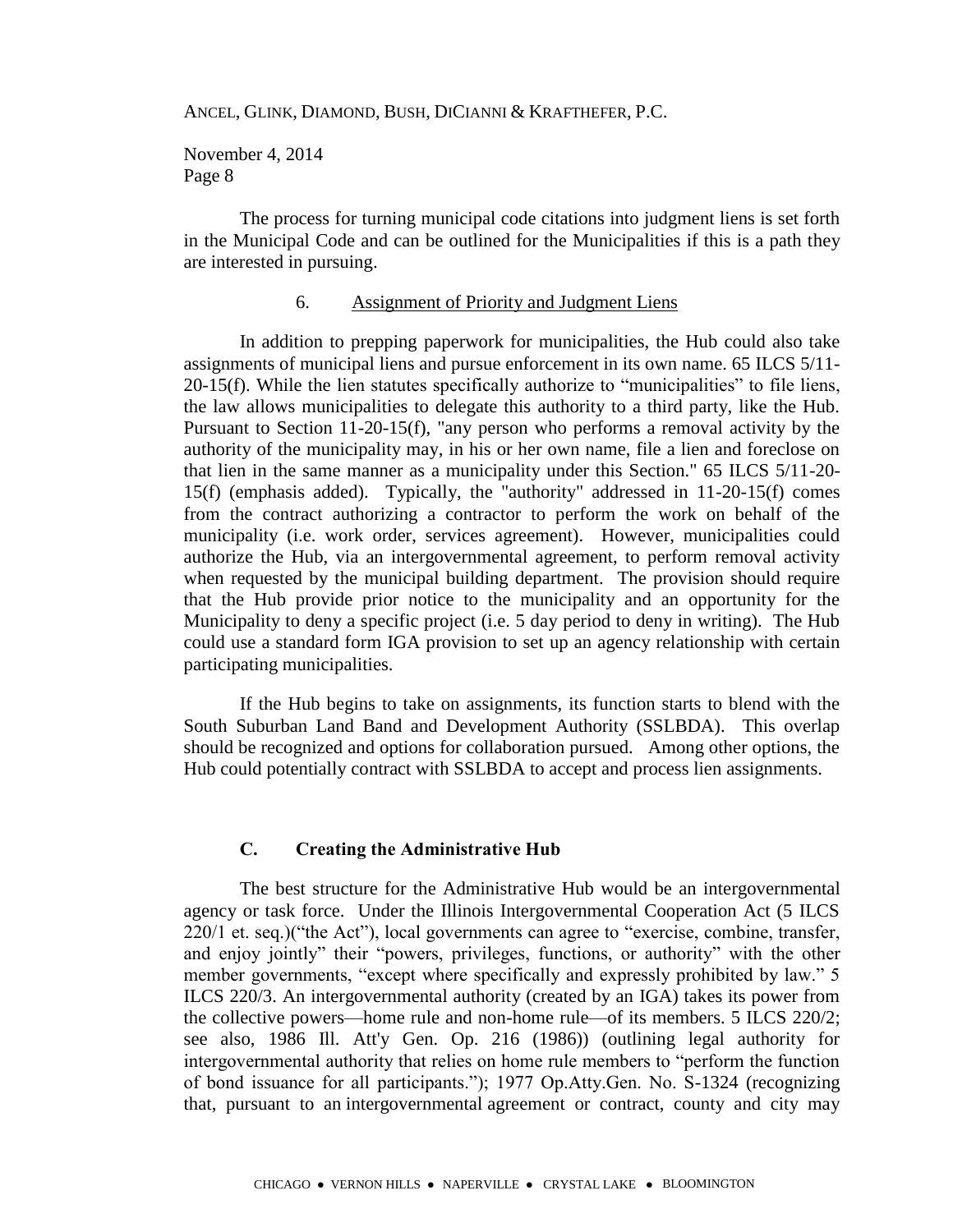November 4, 2014 Page 9

establish a joint administrative board to operate an airport and determine number, qualifications and method of selection of board members.)

Of course, there are limits on sharing certain home rule powers, as addressed in previous memos. However, the activities described above would not require exercise of home rule powers. The Hub would have necessary authority to exercise the power and "privilege" of its home rule members to perform administrative tasks and exercise property rights on behalf of municipal members. 5 ILCS 220/3; County of Wabash v. Partee, 241 Ill. App. 3d 59, 66 (1993); see e.g., Rajterowski v. City of Sycamore, 405 Ill. App. 3d 1086, 1123 (2010) appeal denied, 239 Ill. 2d 589 (2011); Vill. of Elmwood Park v. Forest Pres. Dist. of Cook County, 21 Ill. App. 3d 597, 601 (1974).

To be clear, the Land Bank IGA does not transfer authority from home rule member communities to non-home rule member communities. See, Rajterowski, 405 Ill. App. 3d at 1122-23. Rather, the Land Bank is a stand alone joint municipal agency created by the IGA. Actions taken by the Land Bank are independent of any community member.

Attached is a set of model by-laws for an intergovernmental Administrative Hub. This legal model has been successfully utilized to create numerous intergovernmental agencies in Illinois, from solid waste authorities, municipalities have set up intergovernmental authorities that operate independently, exercising the joint powers of its member communities through an IGA. Notably, the Illinois legislature has expressly recognized the validity and importance of intergovernmental authorities for certain activities, including local economic development, solid waste disposal, and drinking water distribution. See, 5 ILCS 220/3.1-3.4.<sup>4</sup>

### **D. Apportioning Legal Responsibility and Indemnification**

As demonstrated in the Model By-Laws, all parties will only be liable for their own activities. Indemnification, insurance and other risk abatement provisions can be implemented to immunize both the members and Hub from the negligent actions of the other.

#### **E. Paying for Administrative Hub Staff**

 $\overline{a}$ 

Administrative Hub staff could be funded through a combination of membership dues, proceeds from enforcement actions (i.e. 25 % of all proceeds